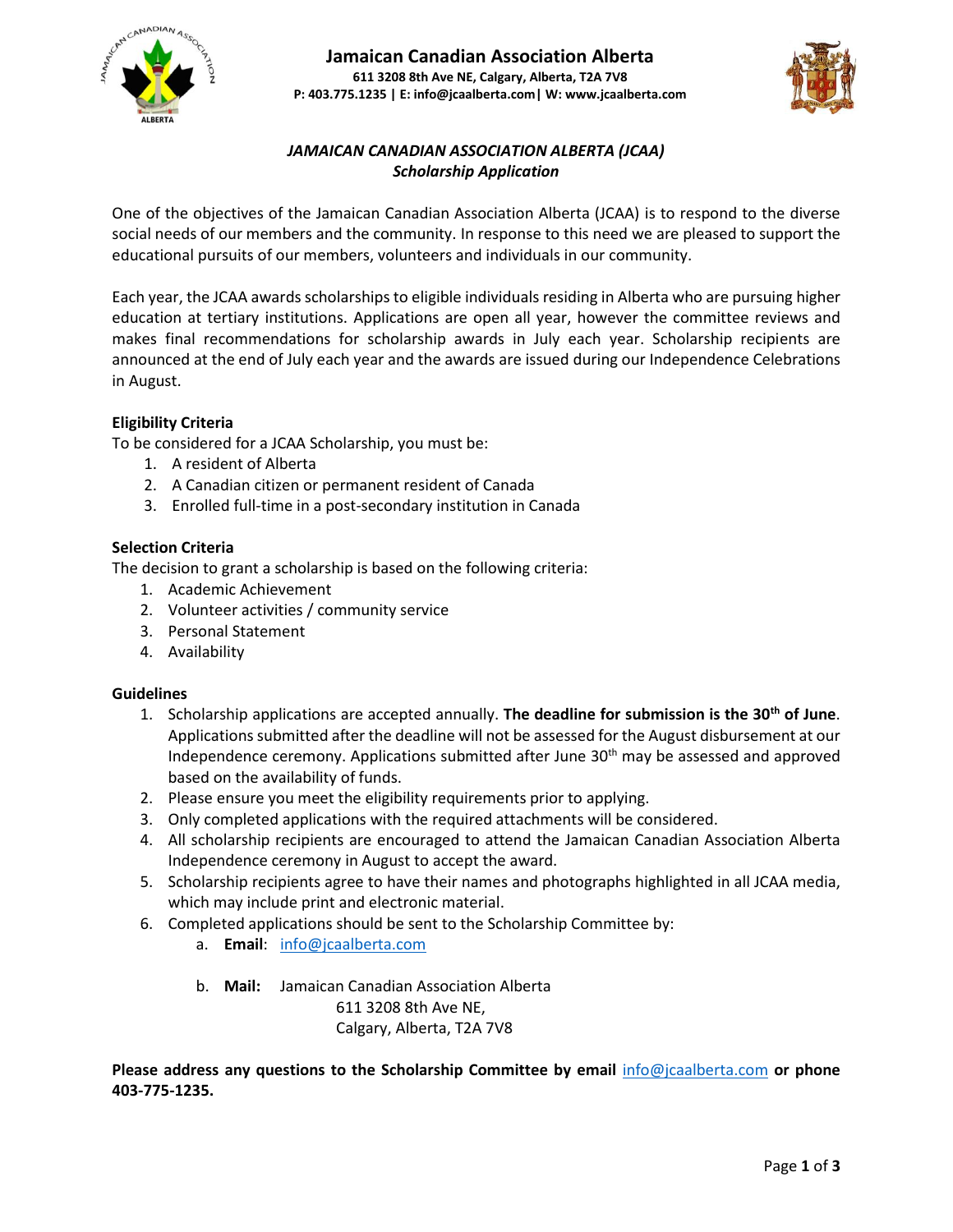

## **SCHOLARSHIP APPLICATION FORM**

*\*\*PLEASE TYPE OR PRINT LEGIBLY IN BLACK OR BLUE INK\*\*\**

| <b>SECTION 1</b>                                                                                               |                                                                                                                                                                                         |                                            |                                                                                                                       |                                                     |
|----------------------------------------------------------------------------------------------------------------|-----------------------------------------------------------------------------------------------------------------------------------------------------------------------------------------|--------------------------------------------|-----------------------------------------------------------------------------------------------------------------------|-----------------------------------------------------|
| PERSONAL INFORMATION:                                                                                          |                                                                                                                                                                                         |                                            | <b>Date</b>                                                                                                           |                                                     |
| <b>Applicant Name:</b>                                                                                         |                                                                                                                                                                                         |                                            |                                                                                                                       |                                                     |
|                                                                                                                |                                                                                                                                                                                         |                                            |                                                                                                                       |                                                     |
| <b>Mailing Address:</b>                                                                                        |                                                                                                                                                                                         |                                            |                                                                                                                       |                                                     |
|                                                                                                                |                                                                                                                                                                                         |                                            |                                                                                                                       |                                                     |
|                                                                                                                |                                                                                                                                                                                         |                                            |                                                                                                                       |                                                     |
|                                                                                                                |                                                                                                                                                                                         |                                            |                                                                                                                       |                                                     |
| <b>Contact Information:</b>                                                                                    | Home Phone:                                                                                                                                                                             | Cell Phone:                                |                                                                                                                       |                                                     |
|                                                                                                                | Email:                                                                                                                                                                                  |                                            |                                                                                                                       |                                                     |
| Citizenship Status:                                                                                            | Canadian Citizen                                                                                                                                                                        | <b>Permanent Resident</b>                  |                                                                                                                       | <b>International Student</b>                        |
|                                                                                                                |                                                                                                                                                                                         |                                            |                                                                                                                       |                                                     |
| <b>SECTION 2</b>                                                                                               |                                                                                                                                                                                         |                                            |                                                                                                                       |                                                     |
| <b>JCAA AFFILIATION:</b>                                                                                       |                                                                                                                                                                                         |                                            |                                                                                                                       |                                                     |
| Membership:                                                                                                    | 1a Are you a member of the JCAA                                                                                                                                                         |                                            | YES $\bigcap$                                                                                                         | <b>NO</b>                                           |
|                                                                                                                |                                                                                                                                                                                         |                                            |                                                                                                                       |                                                     |
|                                                                                                                |                                                                                                                                                                                         | 1b Are your parent(s) members of the JCAA  | YES $\bigcirc$                                                                                                        | <b>NO</b>                                           |
|                                                                                                                |                                                                                                                                                                                         |                                            |                                                                                                                       |                                                     |
|                                                                                                                | 1c If YES to Question 1b<br>Parent(s) Name(s)<br>Father's Name                                                                                                                          |                                            |                                                                                                                       |                                                     |
|                                                                                                                |                                                                                                                                                                                         | Mother's Name                              | <u> 1989 - Johann Harry Harry Harry Harry Harry Harry Harry Harry Harry Harry Harry Harry Harry Harry Harry Harry</u> |                                                     |
|                                                                                                                |                                                                                                                                                                                         |                                            |                                                                                                                       |                                                     |
|                                                                                                                |                                                                                                                                                                                         | 1d Have you ever volunteered with the JCAA | YES $\bigcap$                                                                                                         | NO<br>$\left( \begin{array}{c} \end{array} \right)$ |
|                                                                                                                |                                                                                                                                                                                         |                                            |                                                                                                                       |                                                     |
|                                                                                                                | 1e If YES to Question 1d                                                                                                                                                                |                                            |                                                                                                                       |                                                     |
|                                                                                                                | JCAA event and year                                                                                                                                                                     |                                            |                                                                                                                       |                                                     |
|                                                                                                                |                                                                                                                                                                                         |                                            |                                                                                                                       |                                                     |
| **PLEASE NOTE SCHOLARSHIP APPLICATIONS ARE OPEN TO EVERYONE IN ALBERTA; JCAA MEMBERSHIP IS NOT A REQUIREMENT** |                                                                                                                                                                                         |                                            |                                                                                                                       |                                                     |
| <b>SECTION 3</b>                                                                                               |                                                                                                                                                                                         |                                            |                                                                                                                       |                                                     |
| <b>EDUCATIONAL DATA:</b>                                                                                       |                                                                                                                                                                                         |                                            |                                                                                                                       |                                                     |
| Post-Secondary Institution Registered:                                                                         |                                                                                                                                                                                         |                                            |                                                                                                                       |                                                     |
| <b>Faculty and Department:</b>                                                                                 |                                                                                                                                                                                         |                                            |                                                                                                                       |                                                     |
| Student ID:                                                                                                    |                                                                                                                                                                                         |                                            |                                                                                                                       |                                                     |
|                                                                                                                |                                                                                                                                                                                         |                                            |                                                                                                                       |                                                     |
| Year of Program:                                                                                               |                                                                                                                                                                                         | YR1<br>YR2 $\bigcap$                       | YR3 $\bigcirc$<br>YR4 $\bigcirc$                                                                                      | YR5                                                 |
|                                                                                                                |                                                                                                                                                                                         |                                            |                                                                                                                       |                                                     |
| <b>Official Transcript:</b>                                                                                    | Please attach a copy of your transcript with your last year's academic record.<br>Applicants who will be entering first year; submit your acceptance letter and High School transcript. |                                            |                                                                                                                       |                                                     |
|                                                                                                                |                                                                                                                                                                                         |                                            |                                                                                                                       |                                                     |
| <b>SECTION 4</b>                                                                                               |                                                                                                                                                                                         |                                            |                                                                                                                       |                                                     |
| <b>REFERENCES:</b>                                                                                             |                                                                                                                                                                                         |                                            |                                                                                                                       |                                                     |
| Name:                                                                                                          |                                                                                                                                                                                         | <b>Contact Number:</b>                     | Relationship:                                                                                                         |                                                     |
| Name:                                                                                                          |                                                                                                                                                                                         | <b>Contact Number:</b>                     | Relationship:                                                                                                         |                                                     |

*\*\*PLEASE NOTE REFERENCES ARE ACCEPTABLE FROM INDIVIDUALS IN A SUPERVISORY ROLE - REFERENCES FROM FAMILY MEMBERS ARE NOT ACCEPTED\*\**